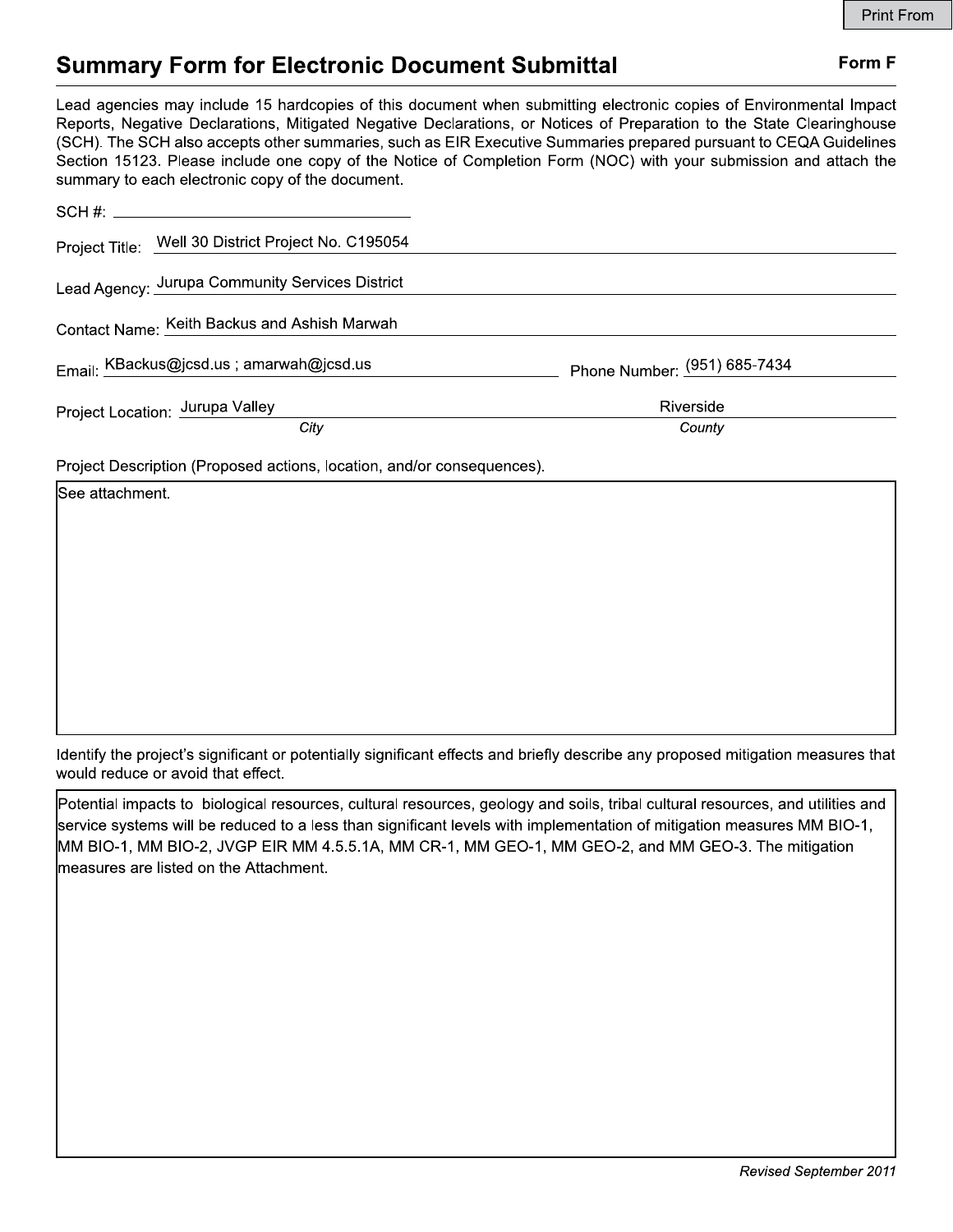If applicable, describe any of the project's areas of controversy known to the Lead Agency, including issues raised by agencies and the public.

None identified.

Provide a list of the responsible or trustee agencies for the project.

None identified.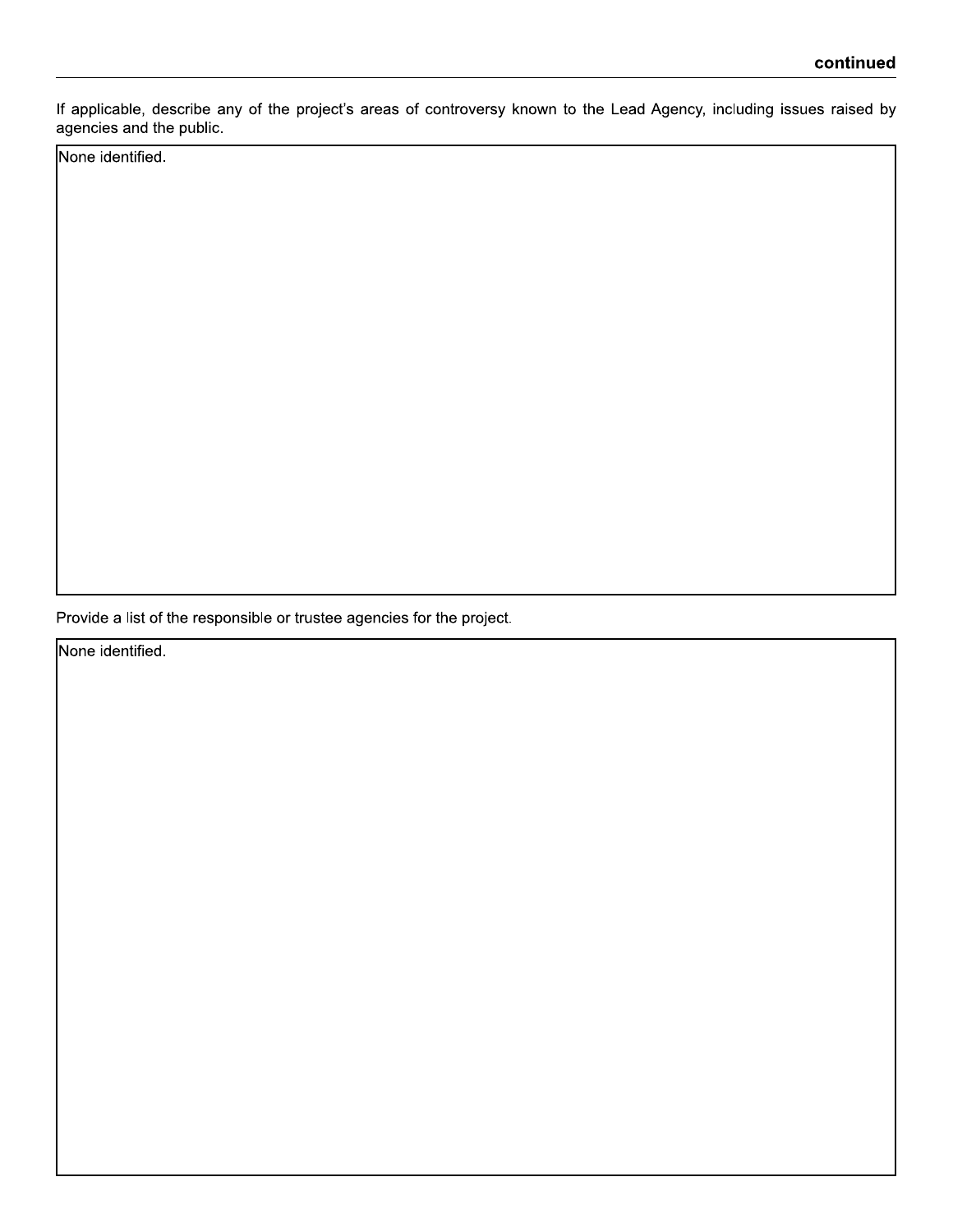# **Summary Form Attachment**

## Project Description:

The proposed Project consists of the destruction of the JCSD's Well 19 and site acquisition, design, drilling, construction, and operation of a new community groundwater well identified as Well 30 (District Project No. C195054). The proposed Well 30 site is an approximately 0.96 acre vacant parcel (APN 156-310-063) located south and east of the approximately 0.11-acre Well 19 site (APN 156-332-021). Collectively these two parcels are referred to as the "Project Site." The Project Site is located in the City of Jurupa Valley, Riverside County.

Well 30 is proposed to be approximately 20 inches in diameter and drilled to a depth of approximately 850 feet below ground surface. Well 30 would be equipped with a 400 to 600 horse power (HP) electric motor. The well head and approximately 200 linear feet of above ground piping (including valves) would be constructed on top of a concrete pad. Site improvements also include an approximately 340 square foot (SF) electrical building to house the electronics to operate the well; SCADA antenna, standby backup diesel generators installed on a concrete pad in a waterproof enclosure; a Southern California Edison (SCE) meter and transformer, both installed on concrete pads; an approximately 890 SF chemical building, driveway access to the site from Etiwanda Avenue, and approximately 160 linear feet (LF) of water pipeline from the well head to JCSD's existing water pipeline in Philadelphia Avenue. The Project also includes approximately 165 linear feet of PVC piping from the well head to existing storm drain facilities in Philadelphia Avenue. This pipeline" will be used during the initial start-up of Well 30 and during periodic equipment tests conducted as part of maintenance inspections when "blow-off" water is released. The released blow-off water will be conveyed via this pipeline to the existing storm drain system in Philadelphia Avenue. The Project will also include on-site drainage facilities to convey site runoff into the existing storm drain system. Operation of Well 30 will entail regular maintenance of the equipment and grounds of the well site. It is anticipated that JCSD personnel will visit the Well 30 site on a daily basis, which is the same frequency personnel are currently visiting Well 19.

Although operation of Well 30 will increase potable water pumping capacity within JCSD's service area by 1,300 gpm, this increase will service buildout in JCSD's service area that is already planned for in the JVGP and EGP and studied in the JVGP EIR and EGP EIR. Implementation of the proposed Project would not result in any development not previously studied in the JVGP EIR or EGP EIR, which is why this IS/MND is tiering from the JVGP EIR and EGP EIR to analyze the Project's reasonably foreseeable indirect impacts.

The chemical storage building will store salt in a brine tank. The chemical storage building will also include an on-site chlorine generator, which will use the salt to produce sodium hypochlorite (also known as chlorine.) Once produced the chlorine will be introduced into the pumped groundwater prior to the water entering JCSD's potable water system. The chemical storage building will be locked when JCSD personnel are not on site.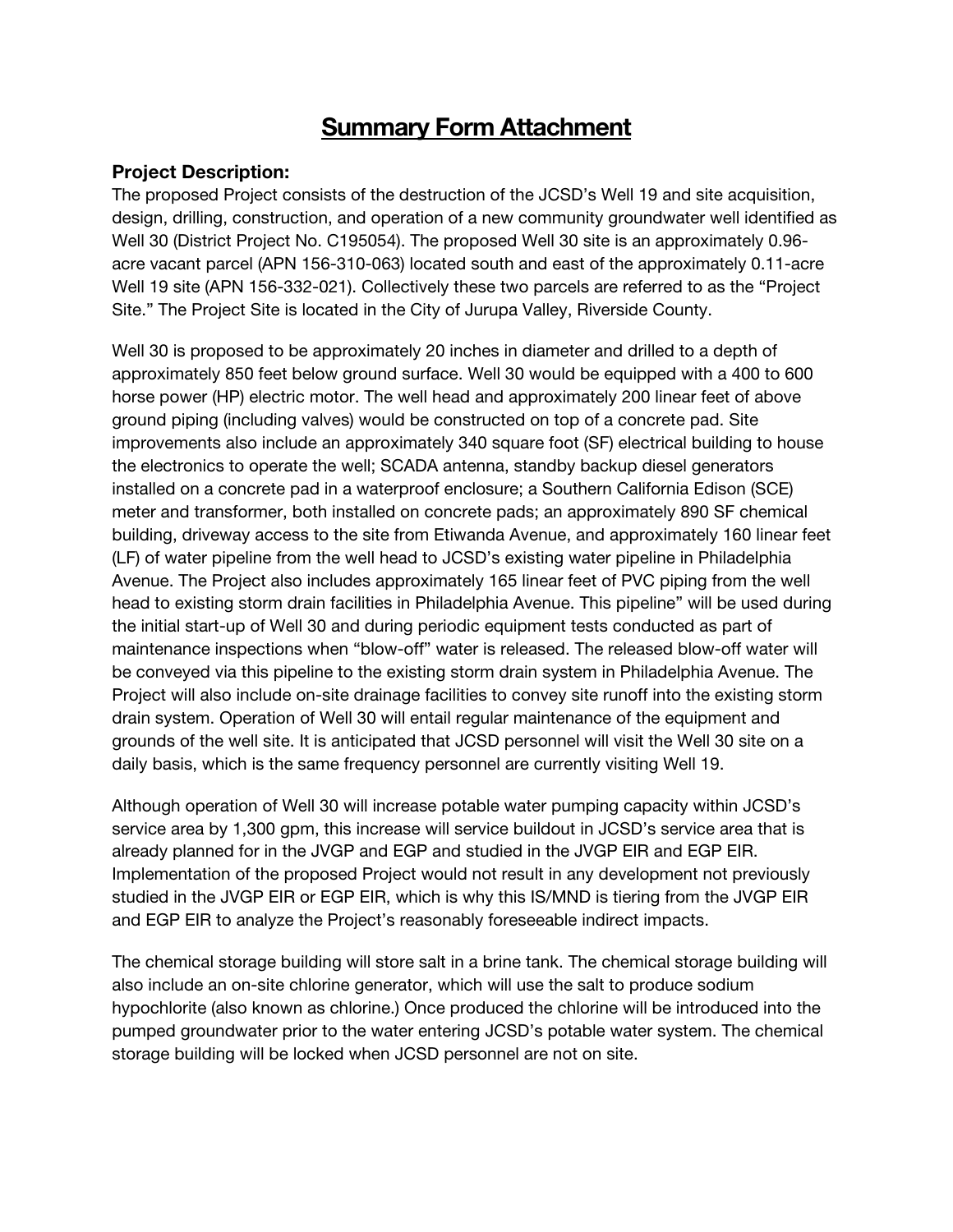For security purposes, the Well 30 site will be enclosed with either a chain link fence or a solid wall. Access to the site will be via a locked gate from Philadelphia Avenue.

As part of the construction of Well 30, an approximately 18-inch diameter pilot bore hole will be drilled to the expected final depth of the well. Following drilling of bore hole, the larger diameter well will be drilled. As part of the design of the electrical and chemical building, two shallow geotechnical borings will be made. These borings will be filled.

Construction of Well 30 is estimated to take approximately 17 months and destruction of Well 19 is estimated to take approximately one month; for a total construction/destruction period of approximately 18 months.

Destruction and abandonment of Well 19 would entail the removal of all above ground buildings and piping on the Well 19 site and deconstruction of Well 19. Destruction of Well 19 would serve the dual purpose of protecting the groundwater supply and eliminating potential physical hazards. The process for destroying a well entails cleaning the well to remove undesirable materials, including obstructions to filling and sealing the well. All debris, oil from oil-lubricated pumps, and pollutants and contaminants that could interfere with well destruction would be removed and disposed in accordance with applicable regulations. The Well 19 casing may be perforated or removed in whole or in part prior to filling Well 19 with suitable impervious sealing material. (DWR Part III.) Destruction of Well 19 is estimated to take approximately one month.

## Mitigation Measures:

### **Air Quality**

EGP EIR MM 3.5.2: Add the following Implementation Item to the Air Quality and Conservation Chapter of the General Plan:

"Implementation Item AQ-18.1: As funding permits the City will prepare a greenhouse gas inventory and climate action plan designed to reduce greenhouse gasses. The City may also participate in a regional climate action plan prepared by others. Until a climate action plan is adopted each project shall evaluate its impact on greenhouse gasses as part of the environmental process."

### Biological Resources

MM BIO 1: Preconstruction Nesting Bird Surveys. To avoid direct and indirect impacts to nesting birds, if construction or ground disturbance takes place between February 16 and August 31, a qualified biologist (the "Project Biologist") retained by the Jurupa Community Services District, shall conduct preconstruction nesting bird survey(s) no sooner than 3 days prior to initiation of ground disturbing activities, to document the presence or absence of nesting birds within or directly adjacent to (within 100 feet) the construction zone. If no active nests are found during the survey, construction activities may proceed. The Project Biologist shall serve as a biological monitor during those periods when construction activities occur near active nest areas to ensure that no inadvertent impacts on these nests occur.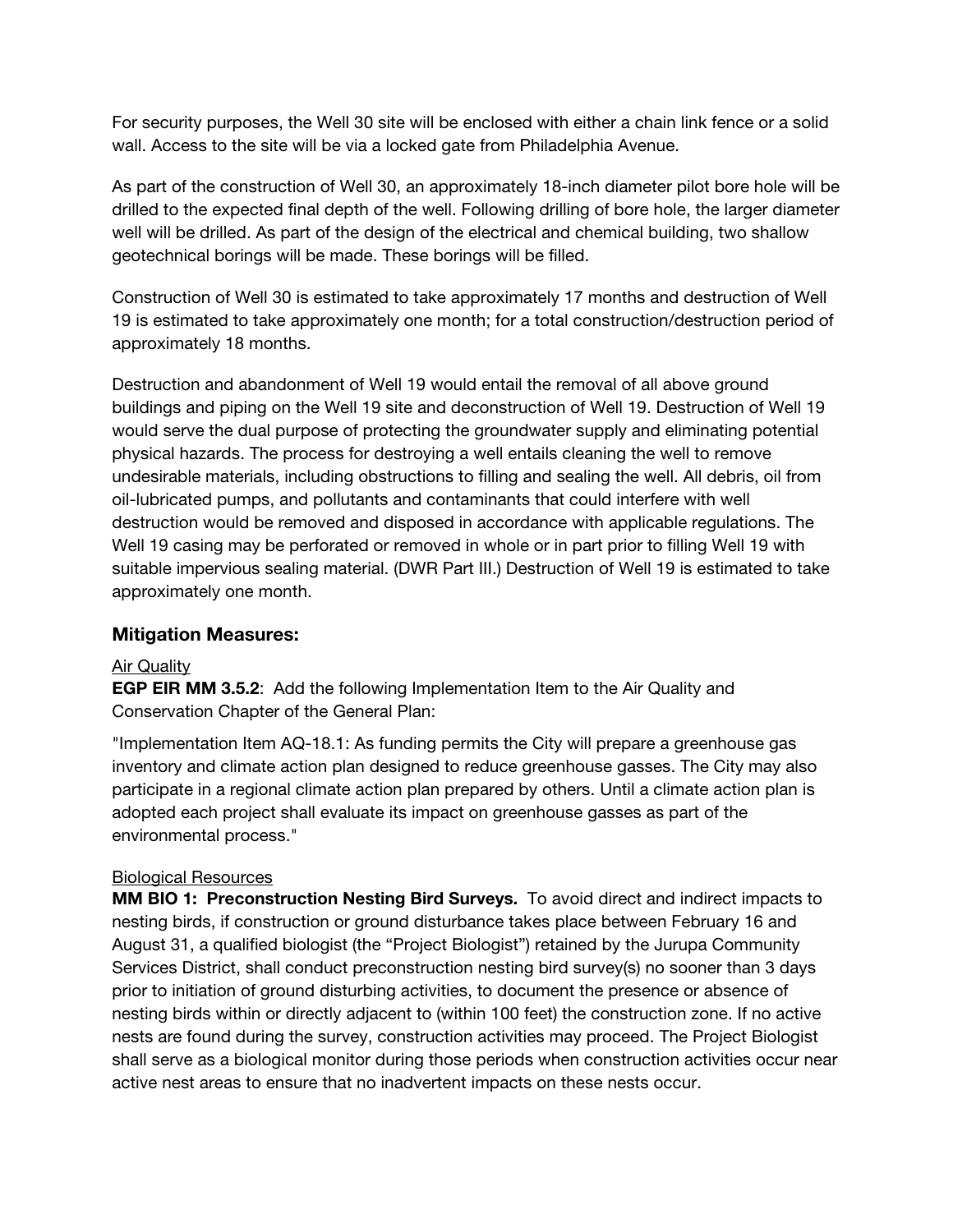If active nests are documented during the preconstruction survey(s), species-specific measures shall be prepared by the Project Biologist and implemented to prevent abandonment of the active nest. At a minimum, grading in the vicinity of an active nest shall be monitored by the Project Biologist and, if necessary, grading in the vicinity of the nest shall be postponed until the young birds have fledged. A minimum exclusion buffer of 100 feet from an active nest shall be maintained during construction, depending on the avian species and location of nest. The perimeter of the nest setback zone shall be fenced or adequately demarcated with stakes and flagging at 20-foot intervals, and construction personnel and activities restricted from the area.

A survey report by the Project Biologist verifying that no active nests are present, or that the young have fledged, shall be submitted to Jurupa Community Services District prior to initiation of construction activities in the nest-setback zone. A final report of the findings, prepared by the Project Biologist, shall be submitted to Jurupa Community Services District prior to construction-related activities that have the potential to disturb any active nests during the nesting season.

Any nest permanently vacated for the season would not require protection pursuant to the California Fish and Game Code.

If construction takes place outside of the nesting season, i.e., between September 1 and February 15, no preconstruction nesting bird surveys are required.

MM BIO 2: Preconstruction Burrowing Owl Surveys. To avoid direct and indirect impacts to burrowing owls, the Project Biologist shall conduct take avoidance surveys prior to any vegetation removal or soil disturbance on the Project Site. The first survey shall take place no sooner than 14 days prior to initiating ground disturbance and a second survey shall take place within 24 hours prior to ground disturbance. If burrowing owls are present, the Project Biologist shall consult with the California Department of Fish and Wildlife to determine if a Habitat Loss Mitigation and Relocation Program is warranted. Based on the location of the owls and if avoidance of the area is not feasible, mitigation options may range from passive relocation to habitat replacement. Depending on the timing, this survey may be combined with the nesting bird survey in mitigation measure MM BIO 1.

Therefore, as discussed above, the proposed Project would not conflict with the MSHCP. The Project Site is not located within the Stephen's kangaroo rat Core Reserve and is not located within other habitat conservation plans; direct impacts in this regard would be less than significant with implementation of mitigation measure MM BIO 2.

### Cultural Resources

**JVGP EIR MM 4.5.5.1A:** Prior to issuance of a demolition permit for any structure older than 45 years at the time of application and according to City building records or other official documentation, a project applicant shall provide an historical assessment of the structure prepared by a qualified professional (i.e., certified historian or architectural historian) with a determination of whether the structure represents a significant 26 historical resource according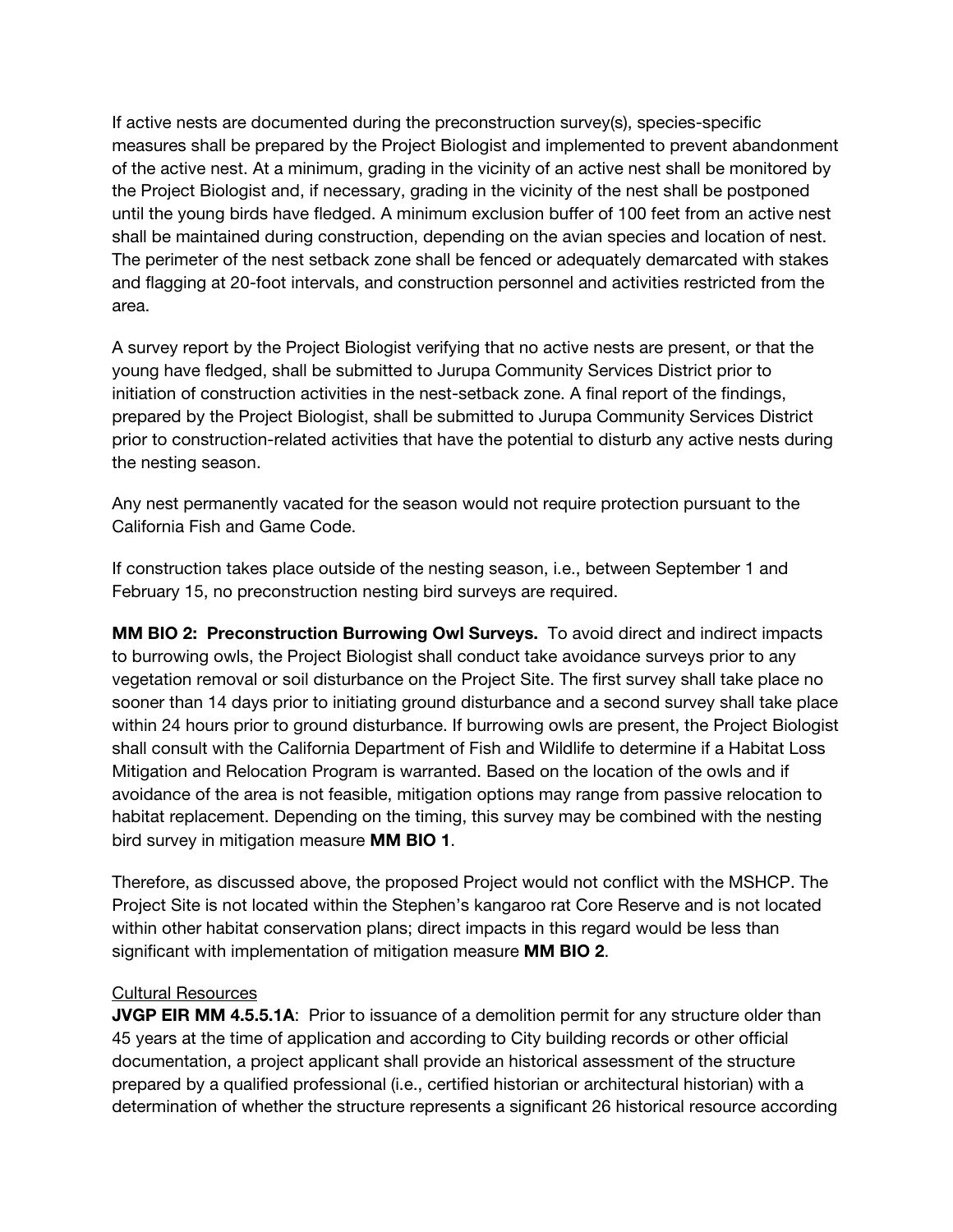to Section 15064.5 of the State CEQA Guidelines. The assessment shall include contact with a local source of historical information regarding the structure's potential local significance, as available. If the structure is determined to not be historic or potentially historic, either at a state or local level, the structure may be demolished without further documentation.

If the structure is not historic on a state level but has local historical significance, the structure may be demolished with City Council approval, provide (sic) that the property is photorecorded and archived prior to demolition. If the structure has state historical significance, the project historian shall prepare a preservation plan which shall address in-place or onsite preservation, relocation to an appropriate offsite location, or demolition only if it can be clearly demonstrated that preservation in place is not physically, or structurally feasible. This measure shall be implemented to the satisfaction of the City Planning Department.

[NOTE: This shall become a standard Condition of Approval for development within the City.]

MM CR 1: Inadvertent Discovery. To reduce impacts to cultural resources inadvertently discovered during Project construction, in the event cultural resources are discovered during Project activities all work in the immediate vicinity of the find shall cease and a qualified archaeologist meeting Secretary of Interior standards ("Project Archaeologist") shall be retained by JCSD to assess the find. If the Project Archaeologist determines that work may continue on other portions of the Project Site while the significance of the find is being assessed, the Project Archaeologist shall identify a buffer area that shall be marked and avoided by all construction personnel. Additionally, the Gabrielino Tongva Indians of California Tribal Council shall be notified regarding any pre-contact and/or historic-era finds and be provided information after the Project Archaeologist makes the initial assessment of the nature of the find, as to provide Tribal input with regard to significance and treatment.

### Geology and Soils

MM GEO 1: Paleontological Resources Workers Environmental Awareness Program (WEAP). To educate construction crews about the types of paleontological resources that may be encountered during drilling, JCSD shall retain a professional paleontologist (the "Project Paleontologist") to prepare a Paleontological Resources Workers Environmental Awareness Training. The Paleontological Resources WEAP shall provide a description of the laws and ordinances protecting fossil resources, the types of fossil resources that may be encountered in the area, the role of the paleontological monitor, outline steps to follow in the event that a fossil discovery is made, and provide contact information for the Project Paleontologist. The Project Paleontologist or designee(s) shall present the Paleontological Resources WEAP to the construction contractor and each of the construction crews working on the Project during a preconstruction meeting. The Paleontological Resources WEAP shall be taped and presented to any construction crew members not present at the preconstruction meeting during which it was initially presented prior to such crew members working on the Project. This training may be conducted concurrently with other preconstruction training (e.g., biological resources, safety).